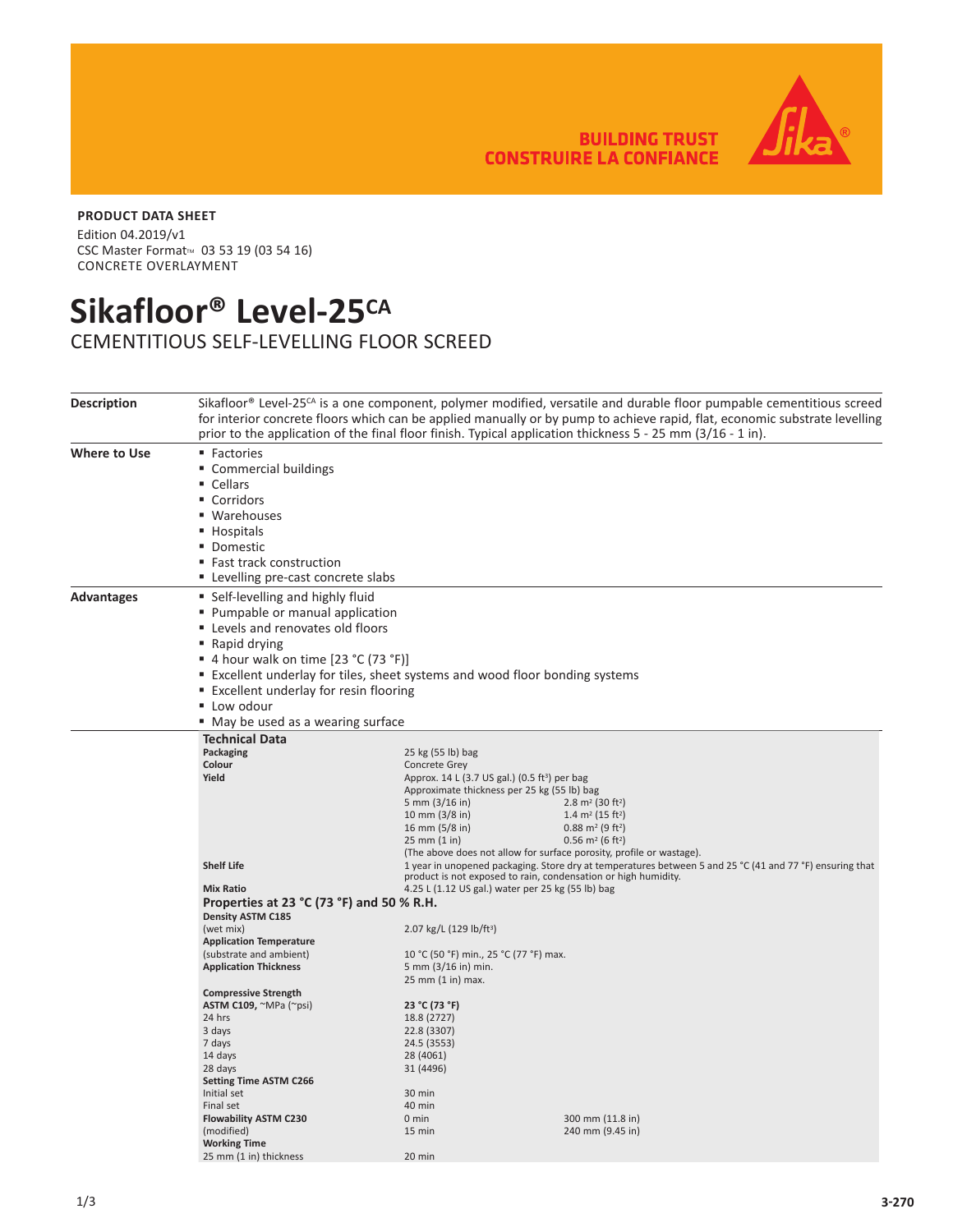|                                                       | Overcoating                                                                                                                                                                                                                                                                                                                                                                                                                                                                                                                                                                                                                                                                                                                                                                                                                                                                                                    | Water-based materials<br>Solvent-free materials<br>Solvent-based materials | 8 h<br>24 h<br>36 h                                                                                                                                                         |  |  |  |
|-------------------------------------------------------|----------------------------------------------------------------------------------------------------------------------------------------------------------------------------------------------------------------------------------------------------------------------------------------------------------------------------------------------------------------------------------------------------------------------------------------------------------------------------------------------------------------------------------------------------------------------------------------------------------------------------------------------------------------------------------------------------------------------------------------------------------------------------------------------------------------------------------------------------------------------------------------------------------------|----------------------------------------------------------------------------|-----------------------------------------------------------------------------------------------------------------------------------------------------------------------------|--|--|--|
|                                                       | <b>Final Drying Time</b>                                                                                                                                                                                                                                                                                                                                                                                                                                                                                                                                                                                                                                                                                                                                                                                                                                                                                       |                                                                            |                                                                                                                                                                             |  |  |  |
|                                                       | Foot traffic                                                                                                                                                                                                                                                                                                                                                                                                                                                                                                                                                                                                                                                                                                                                                                                                                                                                                                   | 4 h<br>1 day                                                               |                                                                                                                                                                             |  |  |  |
|                                                       | Lightly serviceable<br>Fully serviceable                                                                                                                                                                                                                                                                                                                                                                                                                                                                                                                                                                                                                                                                                                                                                                                                                                                                       | 2 days                                                                     |                                                                                                                                                                             |  |  |  |
|                                                       | <b>Volume Change ASTM C531</b>                                                                                                                                                                                                                                                                                                                                                                                                                                                                                                                                                                                                                                                                                                                                                                                                                                                                                 |                                                                            |                                                                                                                                                                             |  |  |  |
|                                                       | 28 days                                                                                                                                                                                                                                                                                                                                                                                                                                                                                                                                                                                                                                                                                                                                                                                                                                                                                                        | $+0.036%$                                                                  |                                                                                                                                                                             |  |  |  |
|                                                       | Pull-Out Strength (on concrete) CSA-A23.2-6B<br>10 mm (0.39 in) thickness                                                                                                                                                                                                                                                                                                                                                                                                                                                                                                                                                                                                                                                                                                                                                                                                                                      | 2.50 MPa (362.6 psi) (substrate failure)                                   |                                                                                                                                                                             |  |  |  |
|                                                       | 25 mm (1 in) thickness                                                                                                                                                                                                                                                                                                                                                                                                                                                                                                                                                                                                                                                                                                                                                                                                                                                                                         | 2.30 MPa (333.6 psi) (substrate failure)                                   | Product properties are typically averages, obtained under laboratory conditions. Reasonable variations can be expected on-site due to local factors, including environment, |  |  |  |
| <b>HOW TO USE</b>                                     | preparation, application, curing and test methods.                                                                                                                                                                                                                                                                                                                                                                                                                                                                                                                                                                                                                                                                                                                                                                                                                                                             |                                                                            |                                                                                                                                                                             |  |  |  |
| <b>Surface</b><br><b>Preparation &amp;</b><br>Priming | The substrate must be dry, clean and stable before priming and applying the self-levelling screed material. Remove all<br>existing treatments such as coatings, sealers, wax, latex compounds, impregnations and curing agents, together with<br>all contaminants i.e. dirt, dust, laitance, grease, oils, and foreign matter, which will interfere with the penetration of<br>Sika <sup>®</sup> Level-01 Primer <sup>CA</sup> and the adhesion of Sikafloor <sup>®</sup> Level-25 <sup>CA</sup> .                                                                                                                                                                                                                                                                                                                                                                                                             |                                                                            |                                                                                                                                                                             |  |  |  |
|                                                       | Prepare concrete- and cement-based substrates by mechanical means, such as shotblasting, sandblasting, water-jetting,<br>scarifying, or other appropriate methods, to achieve an open-textured, fine-gripping surface profile (ICRI/CSP 4 minimum).<br>Weak concrete should be removed and surface defects such as blowholes and spalls fully exposed and repaired with a<br>suitable Sika mortar prior to priming and levelling. All cracks and holes should be similarly filled to prevent seepage of the<br>primer through to lower areas. Consult Sika Canada for recommendations.                                                                                                                                                                                                                                                                                                                         |                                                                            |                                                                                                                                                                             |  |  |  |
|                                                       | All loose, friable material including preparation residue, must be completely removed using a vacuum before application<br>of the Sika® Level-01 Primer <sup>cA</sup> . The compressive strength of the concrete substrate should be at least 25 MPa (> 3625 psi)<br>at 28 days with a minimum tensile strength of 1.5 MPa (218 psi) at the time Sika® Level-01 Primer <sup>cA</sup> is applied. Moisture<br>Vapour Emission Rates of the substrate should comply and meet the requirements of the proposed floor covering. Please<br>consult the manufacturer of the final floor finish for advice.                                                                                                                                                                                                                                                                                                           |                                                                            |                                                                                                                                                                             |  |  |  |
|                                                       | Careful consideration should be given to the selection of the method of mechanical surface preparation and the timing<br>of application of the primer and underlayment. Immediately following mechanical preparation on some excessively<br>porous substrates, outgassing will increase for a short period of time (approx. 48 hours) until equilibrium in the slab<br>vapor pressure and the ambient environment is reached. Before overall installation begins, Sika Canada recommends the<br>application of several small test patches to determine primer application requirements and acceptability of final product<br>performance. In general, a one-coat application of the Sika® Level-01 Primer <sup>cA</sup> should be sufficient. However, allowance<br>should be made for double priming on excessively porous substrates. Where multiple coats are required, do not apply<br>excessive material. |                                                                            |                                                                                                                                                                             |  |  |  |
| <b>Mixing</b>                                         | Add 4.25 L (1.12 US gal.) of potable water to a suitably sized mixing container and while mixing slowly add the powder<br>(25 kg/55 lb). Once all the powder has been added continue mixing with a low speed electric mixer (300 - 400 rpm) for a<br>minimum of three (3) minutes until a uniform mix has been achieved. Let material stand until the majority of air bubbles<br>have dispersed.                                                                                                                                                                                                                                                                                                                                                                                                                                                                                                               |                                                                            |                                                                                                                                                                             |  |  |  |
| Application                                           | Pump: Use a conventional floor screed dual stage mixer and pump and control the water dosage to achieve a flowable<br>consistency [4.25 L (1.12 US gal.) per 25 kg (55 lb)]. After pumping onto the pre-primed surface, spread by trowel or<br>pin screed rake to the required thickness. Thoroughly spike roll in two directions (90°) to remove trowel marks and any<br>entrapped air.<br>Manual: Pour the mixed material onto the pre-primed surface and spread by trowel or pin screed rake to the required<br>thickness. Thoroughly spike roll in two directions (90°) to remove trowel marks and any entrapped air.                                                                                                                                                                                                                                                                                      |                                                                            |                                                                                                                                                                             |  |  |  |
| <b>Curing</b>                                         |                                                                                                                                                                                                                                                                                                                                                                                                                                                                                                                                                                                                                                                                                                                                                                                                                                                                                                                |                                                                            |                                                                                                                                                                             |  |  |  |
| <b>Clean Up</b>                                       | Sikafloor® Level-25 <sup>cA</sup> must be allowed to air cure. Do not wet cure or use curing and sealing compounds.<br>Use water. Hardened material may have to be mechanically removed.                                                                                                                                                                                                                                                                                                                                                                                                                                                                                                                                                                                                                                                                                                                       |                                                                            |                                                                                                                                                                             |  |  |  |
| <b>Limitations</b>                                    |                                                                                                                                                                                                                                                                                                                                                                                                                                                                                                                                                                                                                                                                                                                                                                                                                                                                                                                |                                                                            | Important: protect stored material from exposure to rain, condensation and high humidity as moisture may penetrate                                                          |  |  |  |
|                                                       | packaging, causing lumps.<br>■ For best results, condition product to 18 to 29 °C (65 to 84 °F) prior to mixing and installation. Lower temperatures may<br>result in slower strength development and longer cure times.<br>Protect newly applied Sikafloor® Level-25 <sup>CA</sup> from condensation and water for at least 24 hours.<br>" Protect Sikafloor® from excess heat and moving air while curing.<br>" Turn off radiant heating and forced air ventilation systems for 24 hours.<br>■ Do not exceed the recommended water dosage.<br>" Low temperatures extend drying times.                                                                                                                                                                                                                                                                                                                        |                                                                            |                                                                                                                                                                             |  |  |  |
|                                                       | " Temperature variations will affect working time.                                                                                                                                                                                                                                                                                                                                                                                                                                                                                                                                                                                                                                                                                                                                                                                                                                                             |                                                                            |                                                                                                                                                                             |  |  |  |

■ Sikafloor® Level-25<sup>cA</sup> does not provide an aesthetic finish.



BUILDING TRUST<br>CONSTRUIRE LA CONFIANCE